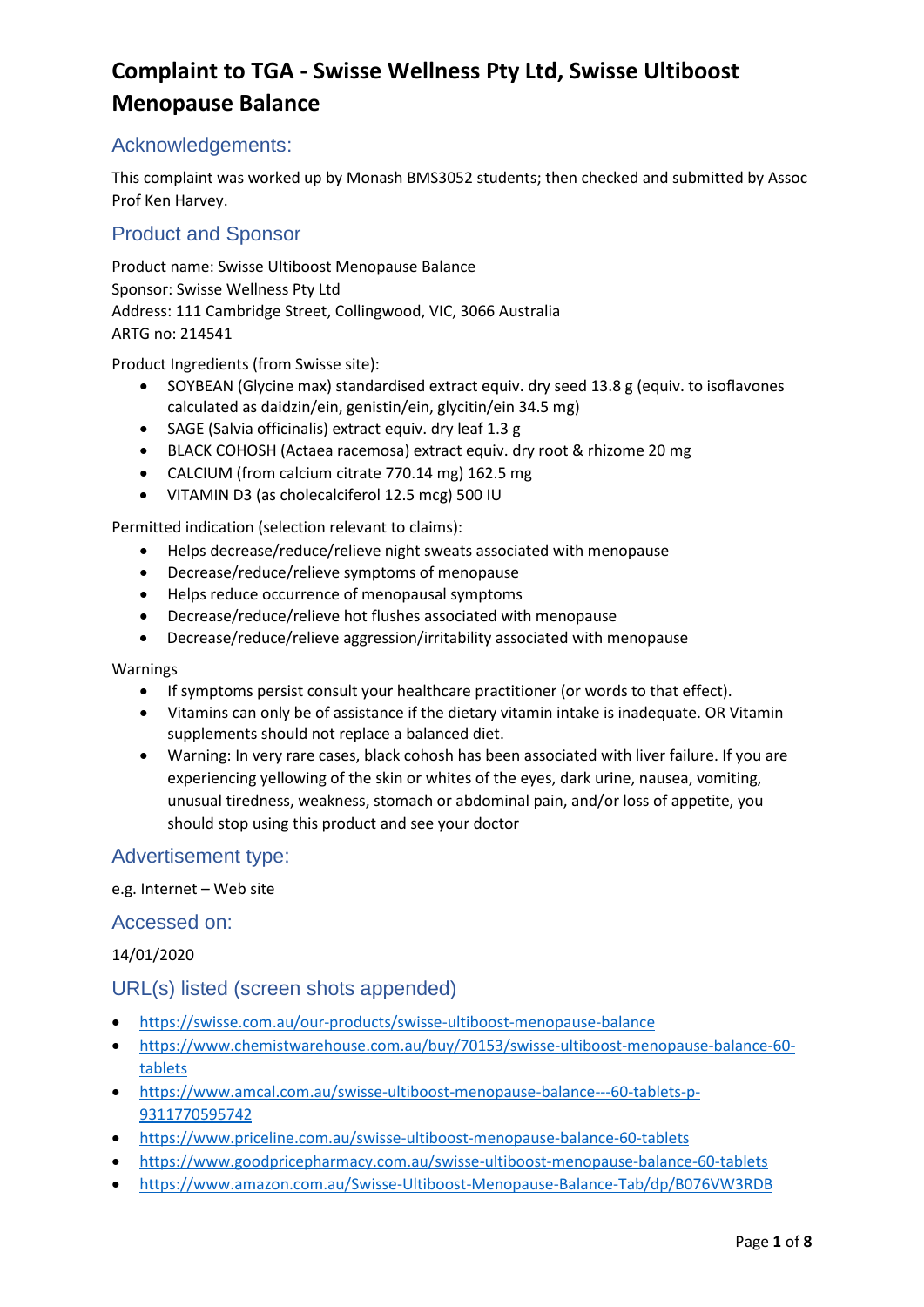- <https://www.pharmacy4less.com.au/swisse-ultiboost-menopause-balance-60-tablets-4.html>
- <https://www.nationalpharmacies.com.au/product/swisse-menopause-balance-60-tablets/>
- [https://www.discountdrugstores.com.au/swisse-ultiboost-menopause-balance---60-tablets-p-](https://www.discountdrugstores.com.au/swisse-ultiboost-menopause-balance---60-tablets-p-9311770595742)[9311770595742](https://www.discountdrugstores.com.au/swisse-ultiboost-menopause-balance---60-tablets-p-9311770595742)
- [https://natonic.com.au/en/swisse-ultiboost-menopause-balance-60](https://natonic.com.au/en/swisse-ultiboost-menopause-balance-60-tablets?gclid=EAIaIQobChMIn5iZ7MKE5wIVEA4rCh3BkQZeEAMYASAAEgKKVfD_BwE) [tablets?gclid=EAIaIQobChMIn5iZ7MKE5wIVEA4rCh3BkQZeEAMYASAAEgKKVfD\\_BwE](https://natonic.com.au/en/swisse-ultiboost-menopause-balance-60-tablets?gclid=EAIaIQobChMIn5iZ7MKE5wIVEA4rCh3BkQZeEAMYASAAEgKKVfD_BwE)
- <https://www.ebay.com.au/p/6031262676>
- [https://www.pharmacyselectonline.com.au/productdetail.aspx](https://www.pharmacyselectonline.com.au/productdetail.aspxs)
- <https://www.canberradiscountpharmacy.com.au/productdetail.aspx>
- <https://vitaminsonly.com.au/collections/swisse/products/swisse-menopause-balance-60-tablets>
- <https://www.healthpost.com.au/swisse-menopause-balance-swmb-p>
- Etc.

## Complaint Summary (also for pasting into the online complaint form)

It is claimed that Swisse Ultiboost Menopause Balance is, 'a premium quality, comprehensive formula with nutrients and herbs to assist reduce symptoms such as hot flushes, night sweats, trouble sleeping and nervous irritability when associated with menopause', 'Based on scientific evidence.'

These claims are not in accordance with current scientific evidence. For example, the U.S. National Center for Complementary and Integrative Health (NCCIH) states that studies that tested black cohosh (Actaea racemose) for menopause symptoms have had inconsistent results. The overall evidence is insufficient to support using black cohosh for this purpose. Soy isoflavone supplements may help to reduce the frequency and severity of menopausal hot flashes, but the effect may be small. Sage (Salvia officinalis has not been clearly shown to be helpful for any health condition.

In addition, active constituents of herbal products vary depending on how they are grown, harvested and extracted. Extracts need to be standardised and different extracts are not comparable; one of the reasons for varied clinical trial results. Herbal combinations may be additive, synergistic or antagonistic. We could find no clinical trials that used the specific combination of ingredients found in the Swisse product.

It is alleged that the claims for Swisse Ultiboost Menopause Balance breach s.9(a), 9(b), 10(a)(ii), 10(b), and 15(2)(b) of the Therapeutic Goods Advertising Code (No.2), 2018. Some online sites such as ebay.com.au also lacked required information, a s.12(3) Code breach. This product should be delisted from the ARTG.

## **Introduction**

Swisse Ultiboost Menopause Balance is a supplement that contains soy, sage (Salvia officinalis), and black cohosh (Actaea racemose). There is a common belief (extensively promoted by the complementary medicine industry) that these ingredients reduce menopausal symptoms such as hot flushes and night sweats, trouble sleeping, and excessive perspiration. This is not in accord with current scientific evidence.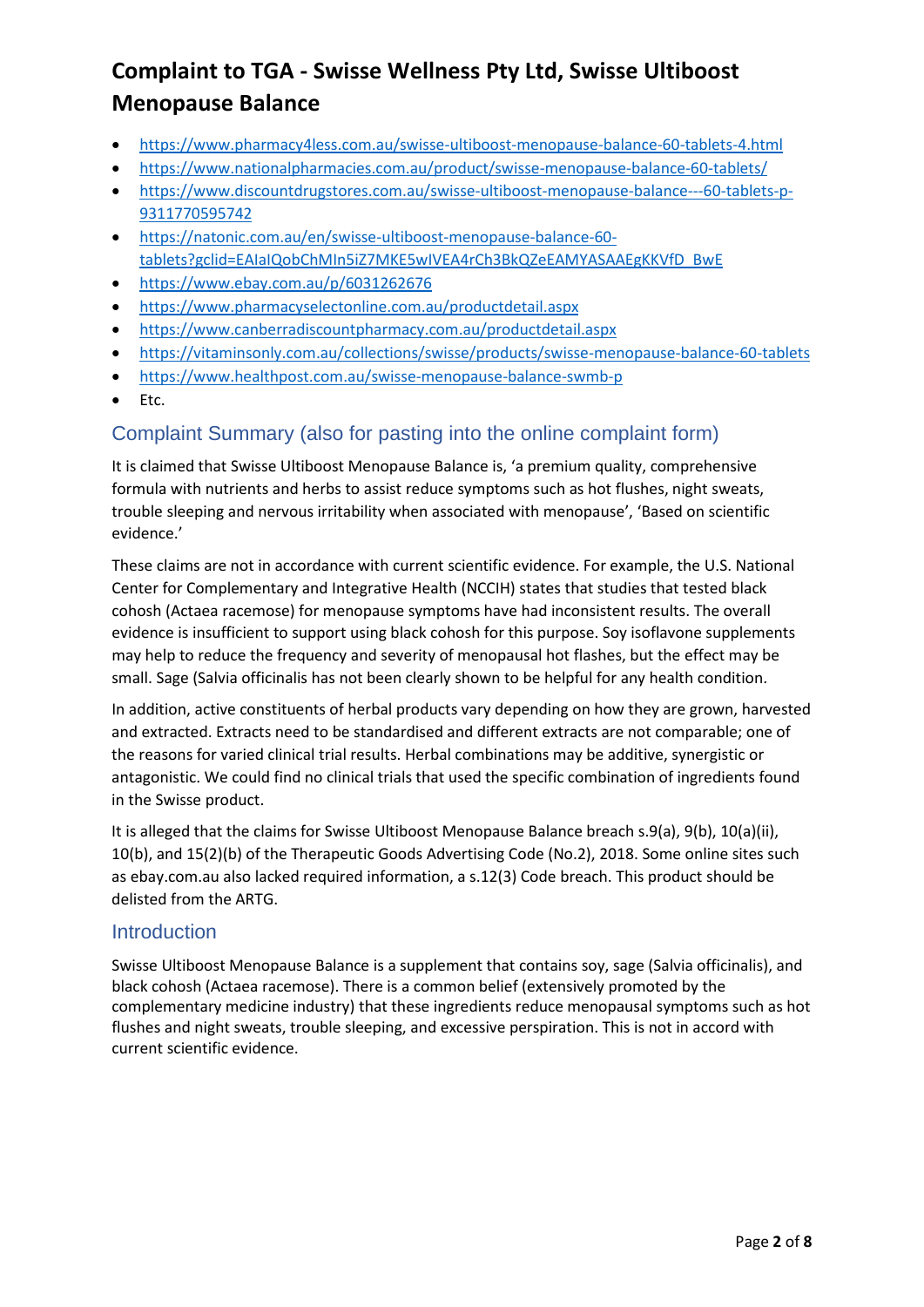## Claims disputed

#### 1. '**Black cohosh helps relieve hot flushes and night sweats'**

A 2012 Cochrane review (Leach and Moore) analysed sixteen randomised controlled trials that recruited a total of 2027 perimenopausal or postmenopausal women. $1$  All studies used oral mono-preparations of black cohosh at a median daily dose of 40 mg, for a mean duration of 23 weeks. Comparator interventions included placebo, hormone therapy, red clover and fluoxetine. Reported outcomes included vasomotor symptoms, vulvovaginal symptoms, menopausal symptom scores and adverse effects.

There was no significant difference between black cohosh and placebo in the frequency of hot flushes or in menopausal symptom scores. The authors concluded there is currently insufficient evidence to support the use of black cohosh for menopausal symptoms.

This review has been criticised because the pharmaceutical quality of the different black cohosh extracts was not critically discussed by Leach and Moore.<sup>[2](#page-2-1)</sup> However, there is no evidence that black cohosh in the Swisse product is of pharmaceutical quality and we could find no clinical trials that used this specific product.

The U.S National Center for Complementary and Integrative Health (NCCIH) notes that studies that tested black cohosh for menopause symptoms have had inconsistent results. They state that overall evidence is insufficient to support using black cohosh for this purpose.<sup>[3](#page-2-2)</sup>

#### **2. 'Soy isoflavones help to reduce the severity and frequency of occurrence (of hot flushes and night sweats)'**

Lee et al., (2017) examined the effects of soy isoflavones on climacteric symptoms in Korean postmenopausal women. [4](#page-2-3) They used a randomized, double-blind study design. Eighty-seven participants who had undergone natural menopause were randomly administered either 70 mg/day isoflavones (n = 43) or placebo (n = 41) for 12 weeks. The Kupperman index for climacteric symptoms was assessed. No significant difference was found between the isoflavones or placebo group. The authors concluded that isoflavones supplement showed no benefit compared to the placebo on climacteric symptoms or quality of life.

The NCCIH state that soy isoflavone supplements may help reduce the frequency and severity of menopausal hot flashes, but the effect may be small.<sup>[5](#page-2-4)</sup>

#### 3. '**Sage has antihidrotic properties to help reduce excessive sweating and perspiration.**'

NCCIH states that sage has not been clearly shown to be helpful for any health condition, and that little research has been done on it.<sup>[6](#page-2-5)</sup>

<span id="page-2-0"></span><sup>1</sup> <https://pubmed.ncbi.nlm.nih.gov/22972105-black-cohosh-cimicifuga-spp-for-menopausal-symptoms/>

<span id="page-2-1"></span><sup>2</sup> [https://pubmed.ncbi.nlm.nih.gov/23992293-efficacy-of-black-cohosh-cimicifuga-racemosa-medicines-for](https://pubmed.ncbi.nlm.nih.gov/23992293-efficacy-of-black-cohosh-cimicifuga-racemosa-medicines-for-treatment-of-menopausal-symptoms-comments-on-major-statements-of-the-cochrane-collaboration-report-2012-black-cohosh-cimicifuga-spp-for-menopausal-symptoms-review/)[treatment-of-menopausal-symptoms-comments-on-major-statements-of-the-cochrane-collaboration-report-](https://pubmed.ncbi.nlm.nih.gov/23992293-efficacy-of-black-cohosh-cimicifuga-racemosa-medicines-for-treatment-of-menopausal-symptoms-comments-on-major-statements-of-the-cochrane-collaboration-report-2012-black-cohosh-cimicifuga-spp-for-menopausal-symptoms-review/)[2012-black-cohosh-cimicifuga-spp-for-menopausal-symptoms-review/](https://pubmed.ncbi.nlm.nih.gov/23992293-efficacy-of-black-cohosh-cimicifuga-racemosa-medicines-for-treatment-of-menopausal-symptoms-comments-on-major-statements-of-the-cochrane-collaboration-report-2012-black-cohosh-cimicifuga-spp-for-menopausal-symptoms-review/) <sup>3</sup> <https://nccih.nih.gov/health/blackcohosh/ataglance.htm>

<span id="page-2-3"></span><span id="page-2-2"></span><sup>4</sup> <https://www.ncbi.nlm.nih.gov/pmc/articles/PMC5449379/>

<span id="page-2-4"></span><sup>5</sup> <https://nccih.nih.gov/health/soy/ataglance.htm>

<span id="page-2-5"></span><sup>6</sup> <https://nccih.nih.gov/health/sage>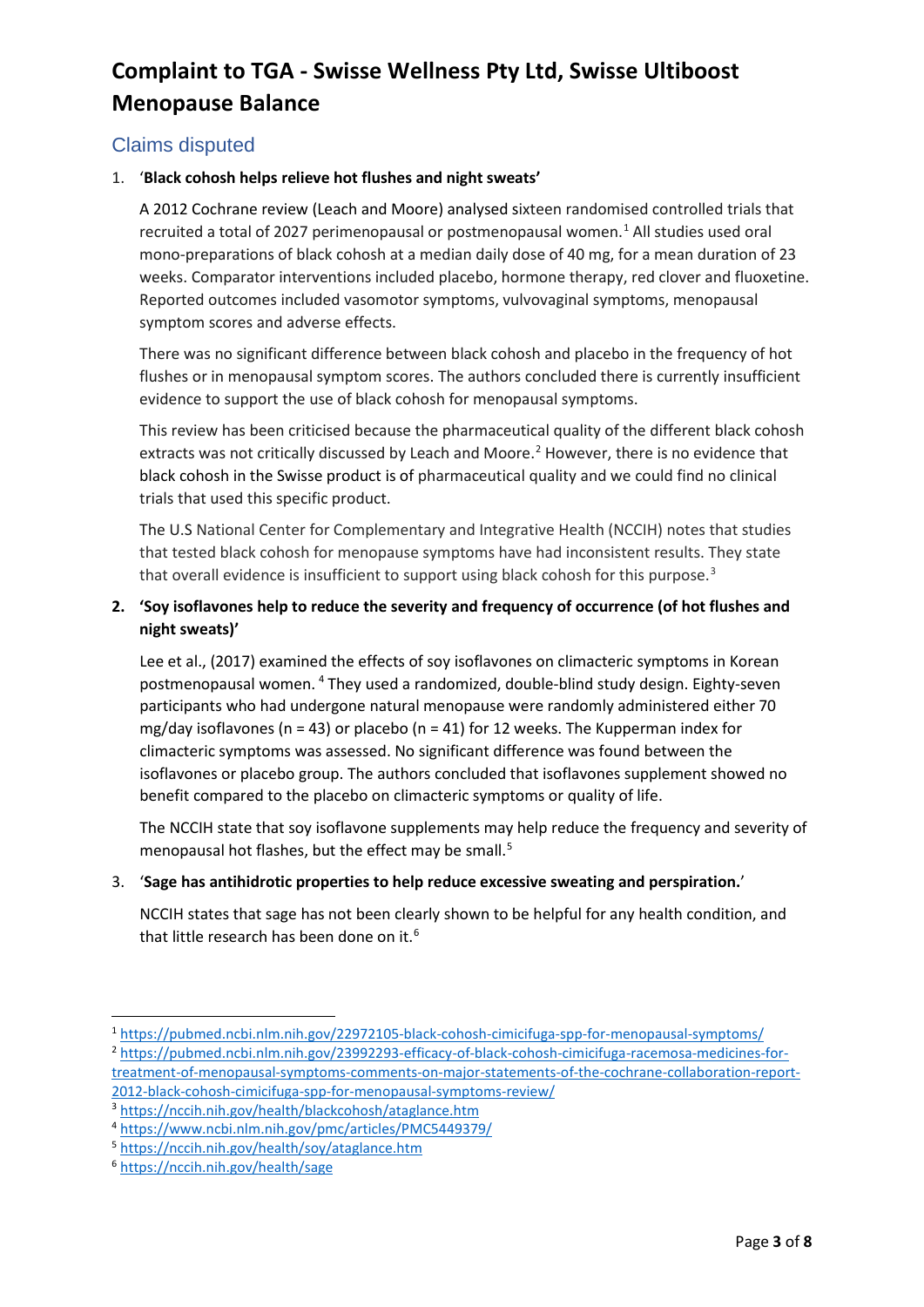Active constituents of herbal products vary depending on how they are grown, harvested and extracted. Extracts need to be standardised and different extracts are not comparable; one of the reasons for varied clinical trial results. Herbal combinations may be additive synergistic or antagonistic. We could find no clinical trials that used the specific combination of ingredients found in the Swisse product.

In summary, it is alleged that the claims for Swisse Ultiboost Menopause Balance breach s.9(a), 9(b), 10(a)(ii), 10(b), and 15(2)(b) of the Therapeutic Goods Advertising Code (No.2), 2018. Some online sites such as ebay.com.au lacked required information, a s.12(3) Code breach.

## Signed and dated

Dr Ken Harvey MB BS, FRCPA, AM Associate Professor Public Health and Preventive Medicine Monash University 30 January 2020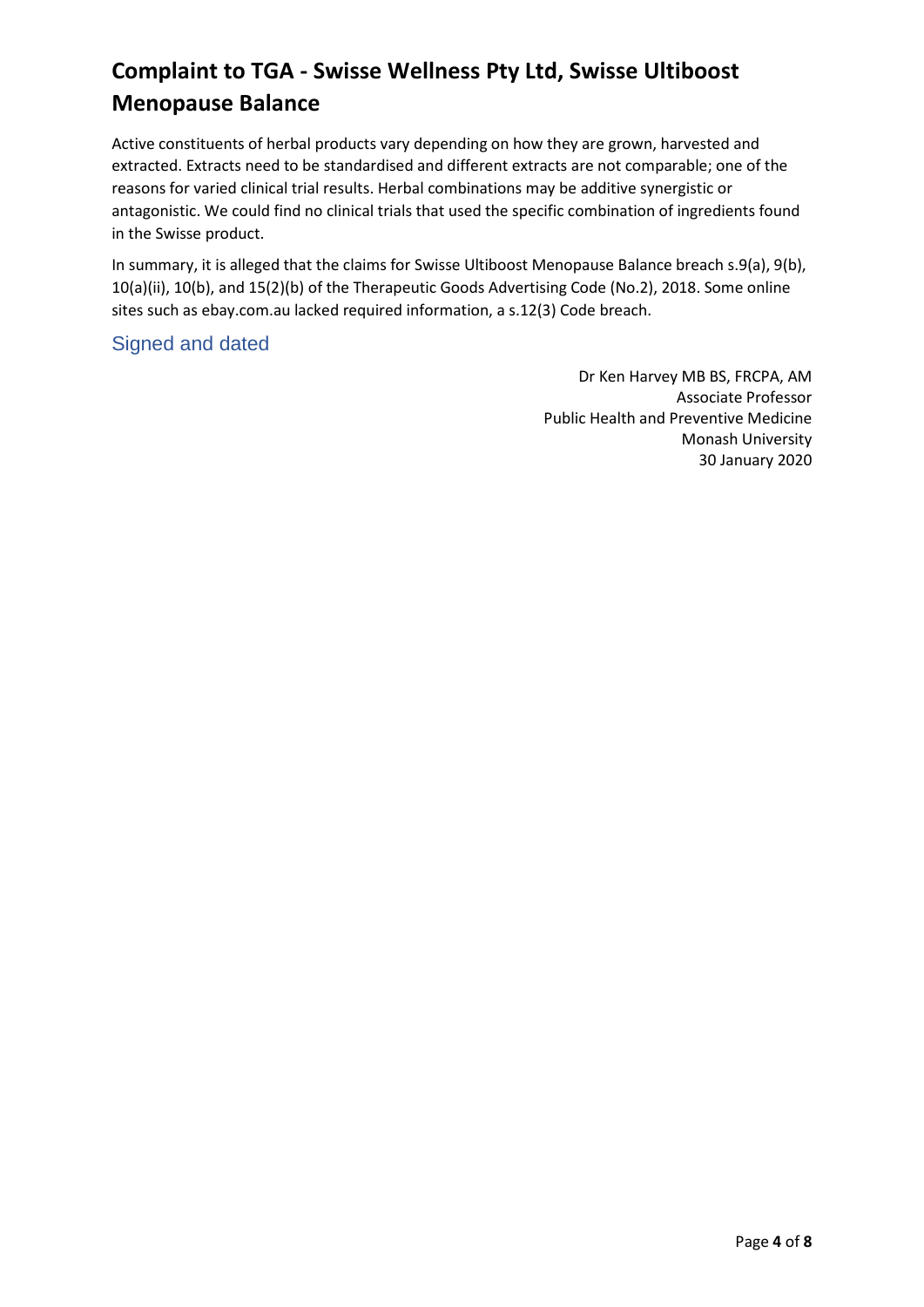Appendix (Screen shots with offending claims arrowed)



# **BENEFITS**

Swisse Ultiboost Menopause Balance has been formulated based on scientific evidence to provide key ingredients beneficial during menopause.



# **KEY BENEFITS**

**Hot Flushes & Night** Sweats

Black cohosh helps relieve hot flushes and night sweats. Soy isoflavones help to reduce the severity and frequency of occurrence

#### **Trouble Sleeping**

Black Cohosh helps relieve sleeplessness. Nervous Irritability Black Cohosh helps relieve nervous irritability.

## **Excessive Perspiration**

Sage has antihidrotic properties to help reduce excessive sweating and perspiration.

#### **Bone Health**

Calcium requirements increase post menopause Swisse Ultiboost Menopause Balance contains calcium to help in the maintenance of healthy bones and teeth. Vitamin D is included to assist with the absorption and delivery of calcium to the bone.

<https://swisse.com.au/our-products/swisse-ultiboost-menopause-balance>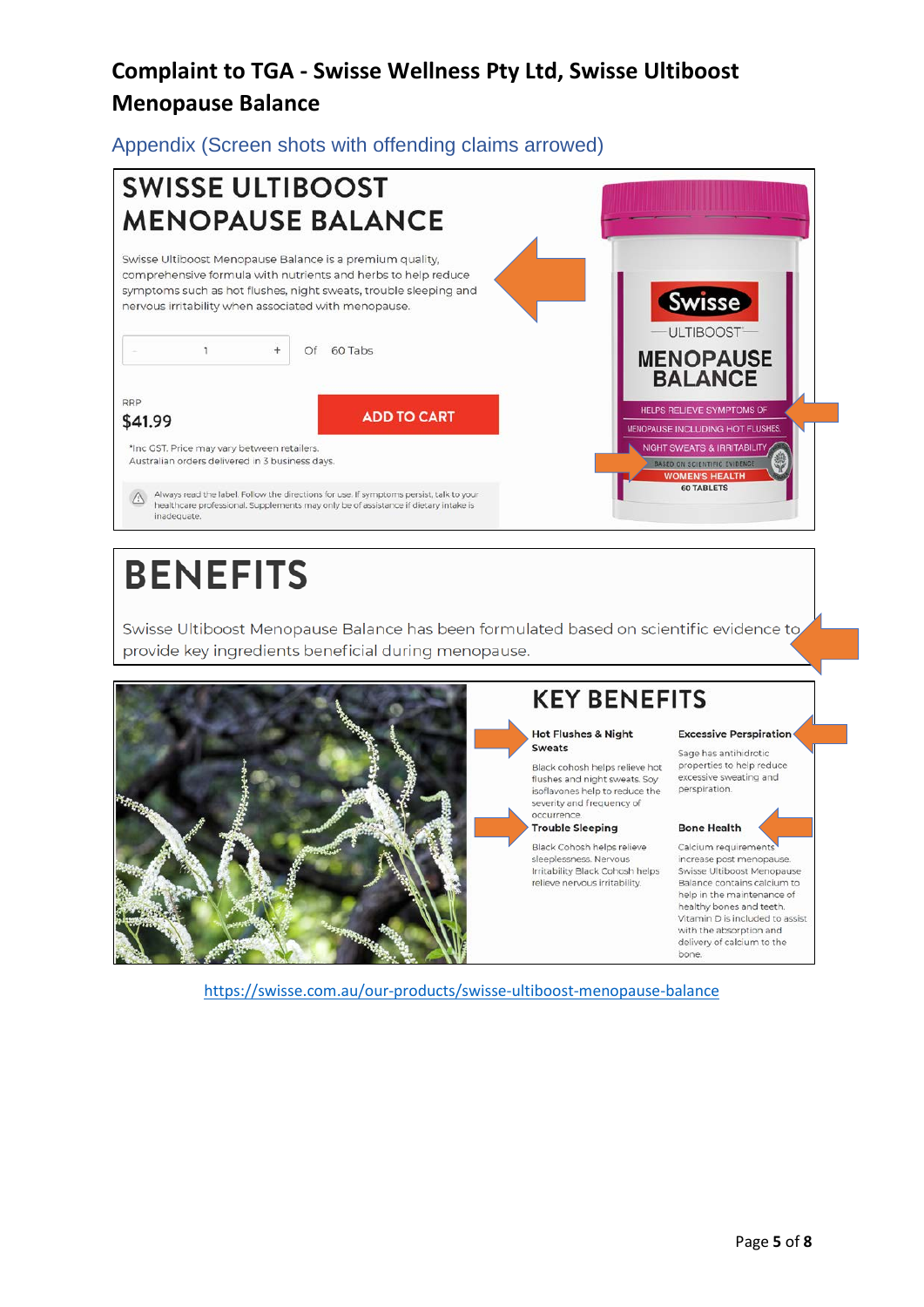

<https://natonic.com.au/en/swisse-ultiboost-menopause-balance-60-tablets>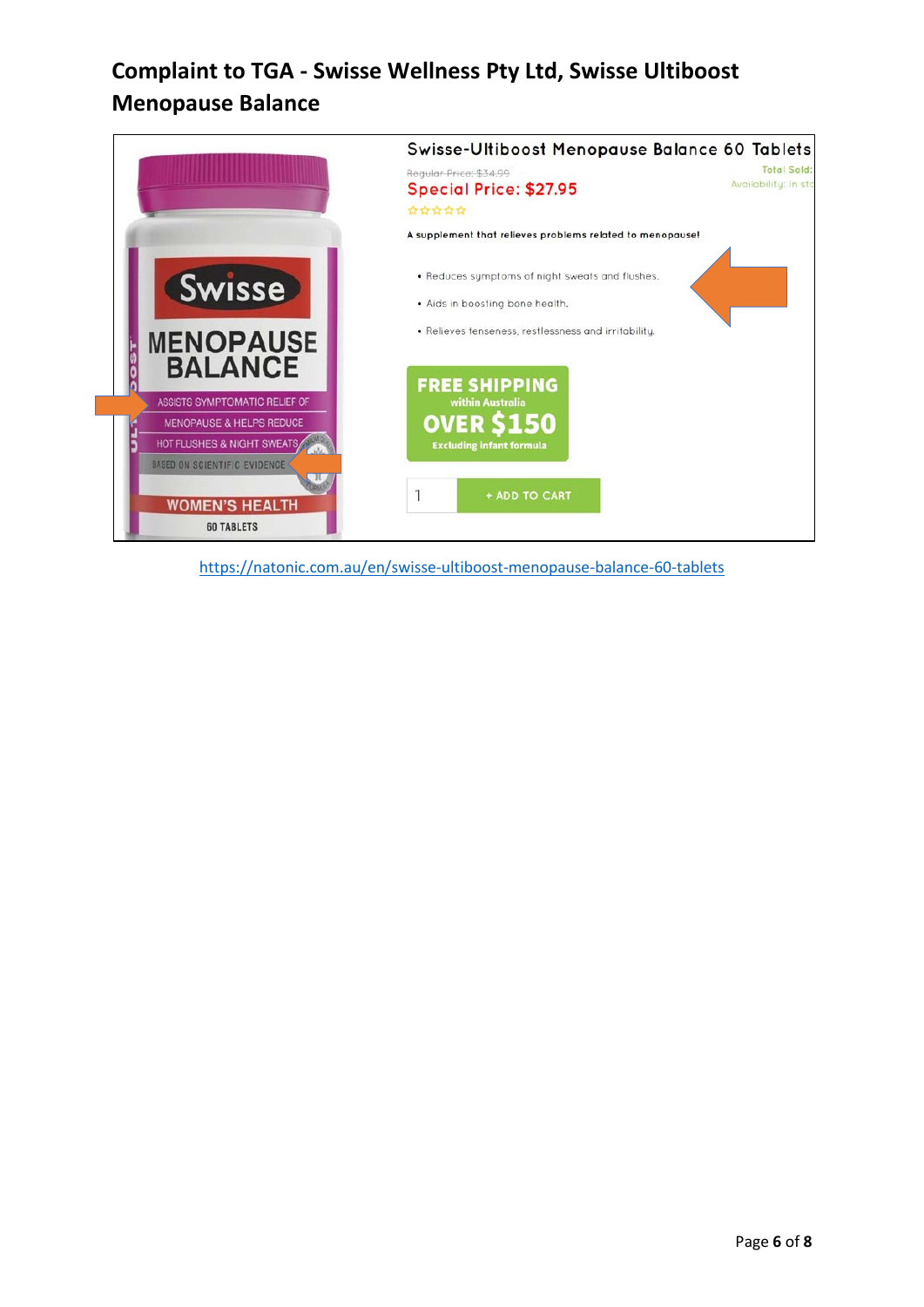

[tablets](https://www.chemistwarehouse.com.au/buy/70153/swisse-ultiboost-menopause-balance-60-tablets)